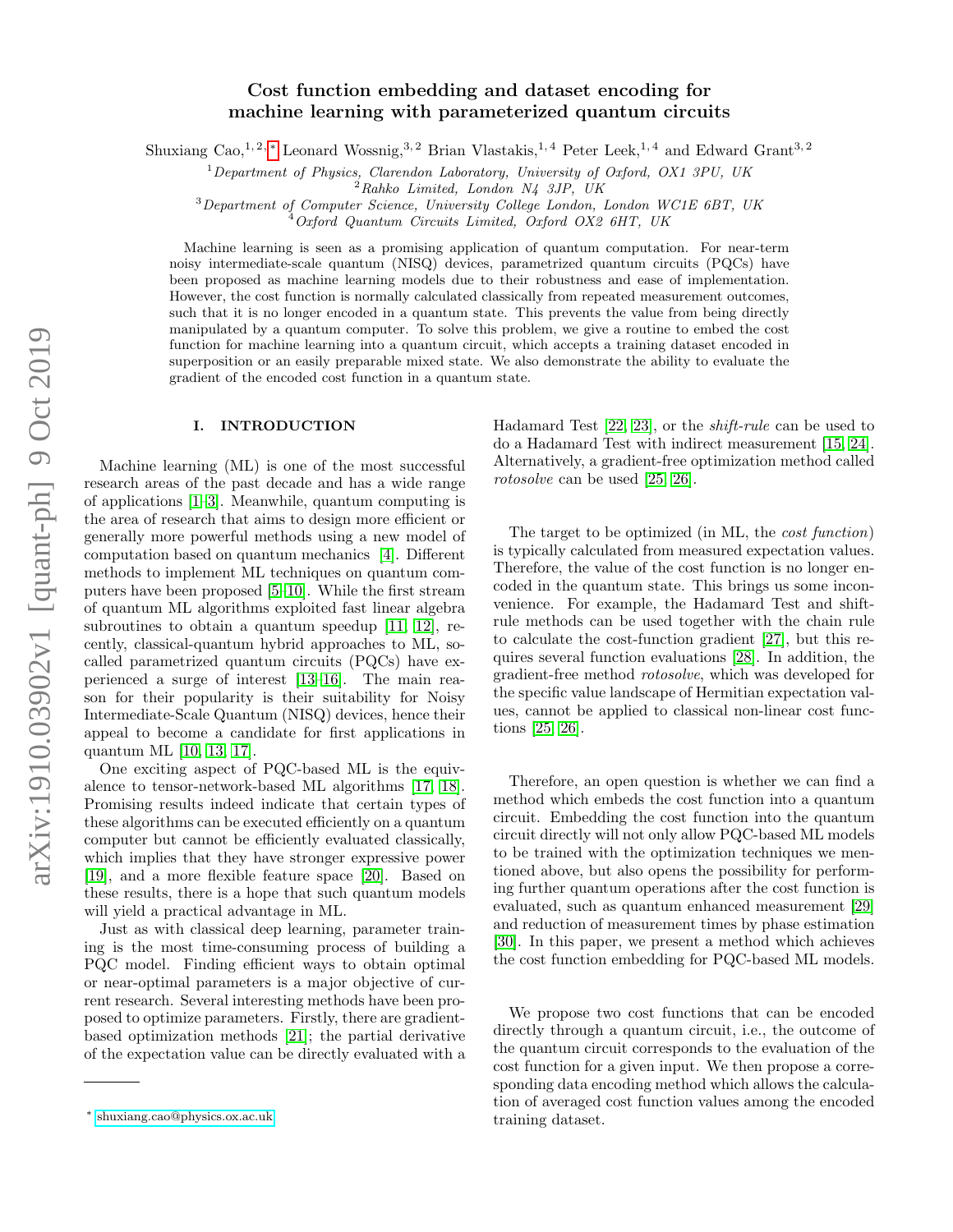### II. CLASSIFICATION WITH PQC

Classification belongs to the category of supervised learning. In supervised learning we are given a data set  $\mathcal{S} := \{x_i, y_i\}_{i=1}^m$  of m points, where  $x_i \in \mathcal{X}$  are *i.i.d.* samples drawn from a fixed but unknown probability distribution and  $y_i \in \mathcal{Y}$  are the corresponding labels, i.e., the ideal output for a given input  $x_i$ . In a classification task, the labels are obtained from a finite set of possible outcomes, for example, a binary outcome, i.e.,  $\mathcal{Y} = \{0, 1\}.$ The goal of the classification task is then to find a function, the so-called model f, such that  $f(x_i)$  returns a result that matches the label  $y_i$  for all  $i \in [m]$  with the highest possible accuracy on a subset of  $S$ , called the training set  $S_t$ . Additionally we require that the function f also performs well on samples  $x_i \notin \mathcal{S}_t$  which we haven't used in order to train, i.e., find the model  $f$ , the so called unseen data or test set  $S_p = S \setminus S_t$ . A learning algorithm, or training algorithm  $A$ , then takes as input the data set  $S$ , and possibly additional hyper-parameters, and returns a model  $f = A(S, \cdot)$  which minimises some specified measure of the discrepancy between the desired output and the model output. The measure of this discrepancy is called the cost function  $\ell : \mathcal{Y} \times \mathcal{Y} \to \mathbb{R}$ , also called the objective of the learning problem, and is an integral part of the solution.

In the PQC setting the model  $f(x_i)$  is given by a large unitary matrix  $U \in \mathbb{C}^{2^n \times 2^n}$ ,  $U^{\dagger}U = \mathbb{I}$  acting on an nqubit system, and the input  $x_i$  is given by a state  $|\psi_i\rangle$ . A prediction of the model is then given by the expectation value for a measurement of one qubit after  $U$  is applied to some input state  $|\psi_i\rangle \in \mathbb{C}^{2^n}$ , see Fig. [1a.](#page-1-0) Here we denote the qubits that store  $|\psi_i\rangle$  as *data qubits.* U can be decomposed in a number of different ways into elementary logical elements, which are called quantum gates. One such decomposition then results in a sequence of singlequbit rotation gates and CNOT gates, which can then be parameterised by the rotation angles  $\theta$  of the single-qubit gates [\[31,](#page-5-19) [32\]](#page-5-20). After obtaining the gate sequence we arbitrarily choose a subset of the qubits as the *output qubits*. The state of the output qubits is given by density matrix  $\rho_{output}$ . Then we consider their measurement output as the prediction of the ansatz. For binary classification problems we choose only one of the qubits as the output and ignore the information stored in all others. Once we have the output of the measurement of  $|\psi_i\rangle$ , i.e., the prediction of our model, the cost function can be evaluated by measurement and applying some post-processing in order to evaluate the discrepancy  $\ell(f(|\psi_i\rangle), y_i)$ . The training task then consists of adjusting the parameters  $\theta$  of the model  $U(\theta)$  in order to match the expectation value of a measurement of the output qubit to the corresponding label in the data set. Throughout this paper, we let this measurement be in the Z-basis. We now move on to describe our proposal.

<span id="page-1-1"></span><span id="page-1-0"></span>

FIG. 1. Two ways to embeds cost functions into quantum circuits. The data qubits store the input data and label qubit stores the label (expected output). U denote an arbitrary ansatz, while we consider the output from the ansatz is encoded in one qubit (here it is the qubit represented as the second line of the circuit). In Fig[.1a](#page-1-0) we apply a CNOT gate on the output qubit, flip the state based on the label qubit. This will give us the CNOT cost function and encode the output into the Z-axis expectation value of the output qubit. In Fig[.1b](#page-1-1) we add an ancillary qubit and apply a Fredkin gate between the ansatz output and the label, controlled by the ancillary qubit. This will encode the overlap between ansatz output and the label into the ancillary qubit.

#### III. METHODS

a. Cost function embedding. For the concrete implementation, we add another qubit  $|\phi\rangle$ , which holds the desired output for the supervised learning task, which we call the label qubit. For the binary classification problem, the label  $\beta \in \{0,1\}$  can be encoded as states  $|0\rangle$  or  $|1\rangle$ of the label qubit. A simple way to implement a cost function for binary classification is to use a CNOT gate to flip the output state based on the input training label, see Fig[.1a.](#page-1-0) Notably, under this operation, the output qubit remains  $|1\rangle$  if the prediction and the expectation value are unequal, and will be  $|0\rangle$  if they are the same.

Suppose the expectation value of the measurement  $\langle M \rangle = \alpha$ , and recall that the label is  $\beta \in \{0, 1\}$ , then the CNOT cost function can be shown to be (see appendix [A\)](#page-6-0)

$$
E_{cost(\psi)} = (1 - 2\beta)\alpha + \beta \tag{1}
$$

Note that this can be transformed into a well-studied loss function in ML, the so-called hinge loss [\[33\]](#page-5-21).

In general, we want to treat continuous as well as binary outcomes, i.e.,  $\mathcal{Y} = \mathbb{R}$ . In the quantum setting, this means that the ancillary qubit would no longer be in one of the states  $\{|0\rangle, |1\rangle\}$ , and the above CNOT trick can no longer be applied. To handle this scenario, we make use of the well-known Swap Test [\[34\]](#page-5-22). The Swap Test is a method to encode the overlap between two unknown states into an ancillary qubit. A swap test consists of a Hadamard gate followed by a controlled swap gate between two states and a final Hadamard gate. If the two states that we aim to compare, let them be  $|\psi\rangle$  and  $|\phi\rangle$ ,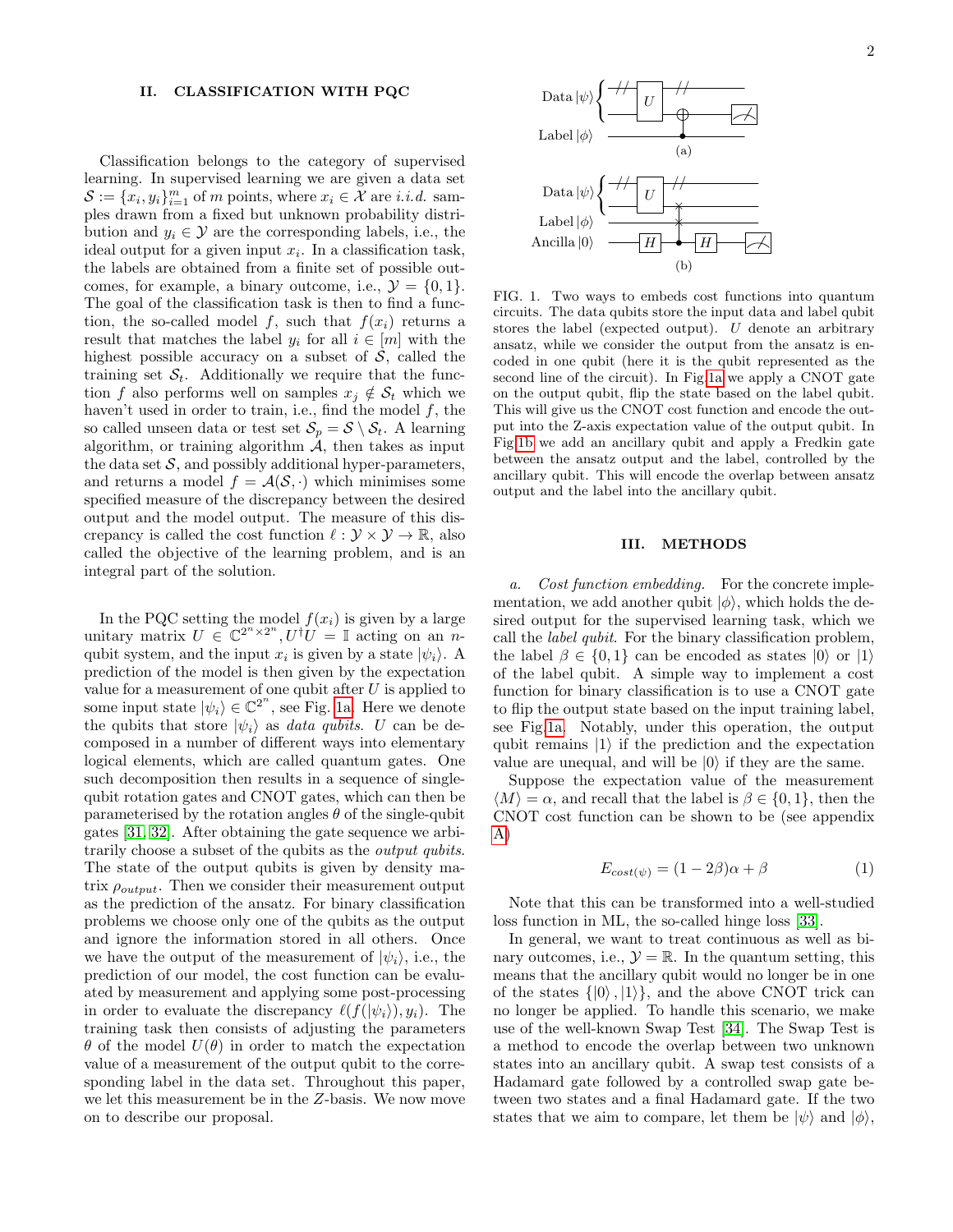are the same, i.e.,  $\langle \psi | \phi \rangle = 1$ , then the Swap Tests acts as the identity. This means that the output state remains the same. However, if the two states are different, i.e.,  $\langle \psi | \phi \rangle \neq 1$ , then the difference will be reflected in the phase of the control qubit. A swap test between the label state and the prediction state can hence be used to estimate the overlap. We can then use the overlap as the output of our cost function, see Fig. [1b.](#page-1-1)

Suppose the input state is  $|\psi\rangle$ , then the Z-axis expectation value of the measurement of the ancillary qubits can be written as [\[34\]](#page-5-22)

$$
E_{cost(\psi)} = \frac{1 - \langle \phi | \rho_{output} | \phi \rangle}{2} \tag{2}
$$

The controlled swap gate is also referred to as the quantum Fredkin gate, and several physical realizations using photonics or superconducting systems have been realized. [\[35–](#page-5-23)[37\]](#page-5-24). We hence have a single-qubit encoding of the cost function.

b. Data encoding. Now let's consider the data encoding for the cost functions discussed above. In classical deep learning, the cost function is evaluated individually for each sampled data point from the training data set. Then the cost function value is averaged across all calculated values. This trivially costs  $O(N)$  repetitions of the cost function evaluation for  $N$  data points. Since we don't care about the individual value but only the averaged cost function value, we can investigate whether quantum parallelism can speed up its evaluation.

Consider a single data point. The goal of this procedure is to transfer each data point into a quantum state. For fully digitized input data, i.e. if all the input values are binary (for example, 0 or 1), the encoding step can be done by mapping the classical "1" to the  $|1\rangle$  state and classical "0" to the  $|0\rangle$  state. Alternatively, if we would like to prepare non-digital input for training, we first normalize it to the range  $(0, \frac{\pi}{2})$ , and then encode the data in the amplitude of the input qubits. This is done via the rotation angles, and we obtain for a single data point j the angle  $\gamma^j$  such that

$$
|\psi_i^j\rangle = \cos(\gamma_i^j) |0\rangle + \sin(\gamma_i^j) |1\rangle \tag{3}
$$

Taking a data point in  $N$  dimensions, the entire state is then given by the tensor product

$$
|\psi^j\rangle = \bigotimes_{i=1}^N |\psi_i^j\rangle \tag{4}
$$

This method is often referred to as qubit encoding [\[38\]](#page-5-25).

Next, we need to consider how to represent our entire dataset and let the quantum circuit work out the averaged cost function naturally.

Suppose the circuit giving the cost function is represented by the unitary  $C$ , the measurement by the operator O, and the initial state for each data point be

 $|\chi_i\rangle = |\psi_i\rangle \otimes |\phi_i\rangle$ . The cost function with respect to the *i*-th datapoint  $x_i$  (encoded in  $\psi_i$ ) can then be represented by

$$
[E_{cost}]_{x_i} = \langle \chi_i | C^\dagger OC | \chi_i \rangle = \langle \chi_i | D | \chi_i \rangle, \qquad (5)
$$

where  $D = C^{\dagger}OC$ . The average of the cost function is then given by

$$
\overline{E_{cost}} = \frac{1}{N} \sum_{i=0}^{N} \langle \chi_i | D | \chi_i \rangle \tag{6}
$$

where N is the number of data points in the dataset.

Here we can use a mixed state, which is the classical average of all possible states of our datasets. The mixed state is simply the pure state constructed above with label qubits being traced away. To see this, recall that the desired cost function value is the average of the cost function values across the entire data set. If we hence input a mixed state,

<span id="page-2-1"></span>
$$
\rho_{mix} = \frac{1}{n} \sum_{n} |\phi_i\rangle |\psi_i\rangle \langle \psi_i| |\phi_i| \,, \tag{7}
$$

which is the average of all states in our data set, the outcome of the calculation is similarly the average over the data set. This mixed state can be constructed by randomly selecting one of the samples in every single run of the algorithm, and then averaging the outcome over all runs. Since all the qubits are separable, we need singlequbit rotations for each qubit to prepare each state. Notably, the accuracy of this will depend on the concrete distribution and the number of repetitions.

Rather than using the pure state described above, it is natural to think if we can prepare data in a pure superposition state. We find that it is possible, but that there is no speed up compared to the mixed state preparation method. Consider a uniform superposition state over the entire dataset. After evaluating the circuit, we will then obtain the expectation value as:

<span id="page-2-0"></span>
$$
\overline{E_{cost}} = \sqrt{\frac{1}{N}} \sum_{i=0}^{N} \langle \chi_i | D \sqrt{\frac{1}{N}} \sum_{i=0}^{N} | \chi_i \rangle
$$
\n
$$
= \frac{1}{N} \sum_{i=0}^{N} \langle \chi_i | D | \chi_i \rangle + \frac{1}{N} \sum_{i=0}^{N} \sum_{j \neq i}^{N} \langle \chi_i | D | \chi_j \rangle
$$
\n(8)

The first term of Eq. [8](#page-2-0) would give us then exactly what we desire, if  $i = j$ . However, it also includes the terms for  $i \neq j$ . Although the input states  $|\chi_i\rangle$  are always orthogonal to each other for fully digitized input data, we cannot guarantee that  $\langle \chi_i | D | \chi_i \rangle = 0$  holds. To fix this problem, we can introduce an additional register  $|\epsilon_i\rangle$  which we call the index qubits. The new initial state is then given by  $|\chi_i\rangle = |\psi_i\rangle \otimes |\phi_i\rangle \otimes |\epsilon_i\rangle$ . We put the index of each data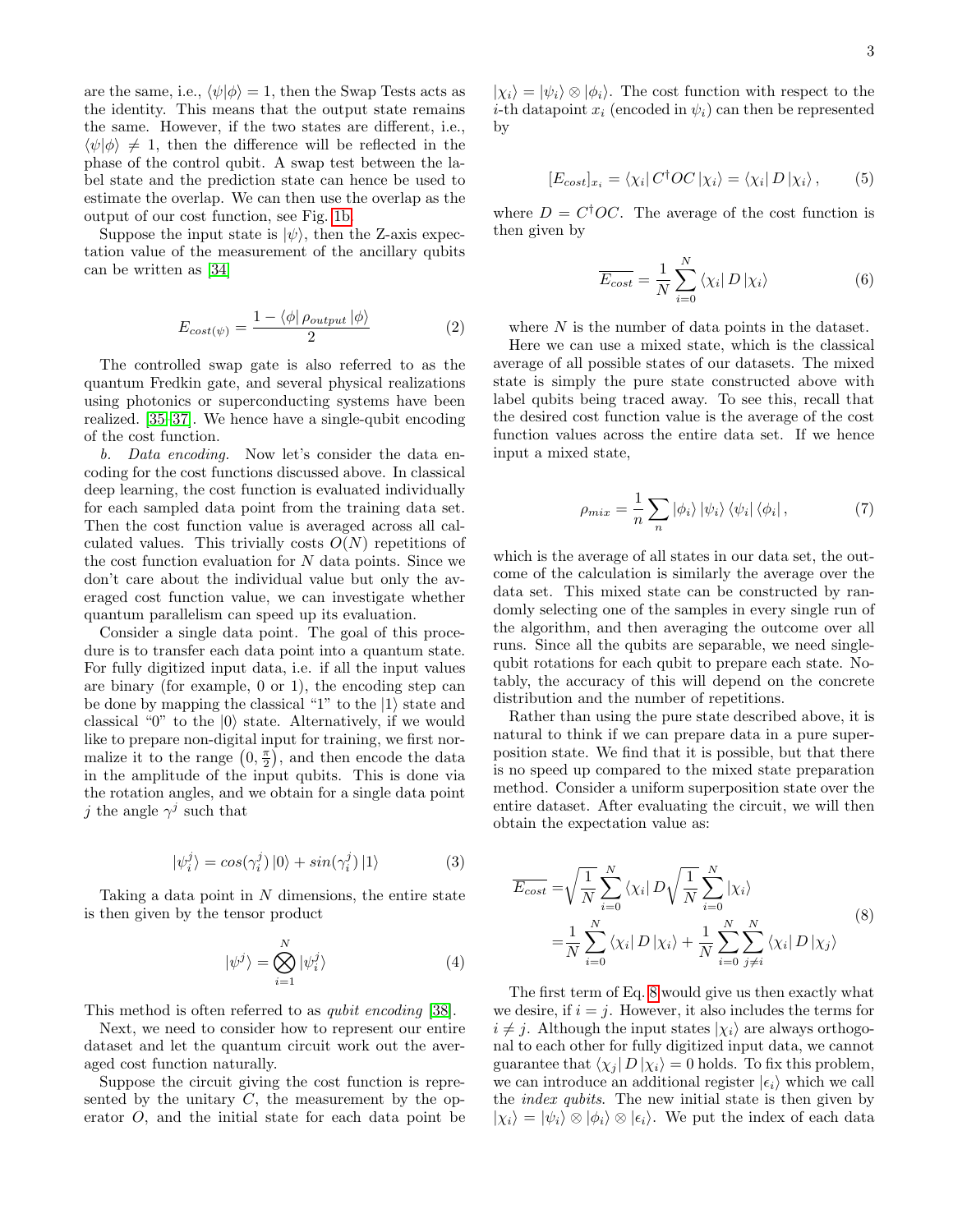point into these qubits and don't apply any operation on them throughout the circuit. Since  $\{|\epsilon_i\rangle\}$  is an orthogonal set, the entire state after running the circuit will also be orthogonal, and we will obtain  $\langle \chi_i | D | \chi_j \rangle = 0$  for any  $i \neq j$ .

It is well known that such a superposition state can be prepared using variants of Grover's state preparation [\[39,](#page-5-26) [40\]](#page-5-27). However, these approaches require relatively deep circuits, and are therefore not immediately applicable for NISQ devices. Moreover, the index qubits we introduced here do not participate in any computation of the PQC. We can measure these index qubits at the very beginning, resulting in a state collapse into a specific data point. This superposition-state encoding is therefore equivalent to the mixed-state encoding we proposed above, which randomly selects a data-point at the beginning and averages the outcome in the end. This encoding will have the same outcome as long as the difference between the random number generator and the quantum randomness is negligible.

## IV. RESULTS

In this section we present numerical simulations of the proposed methods. We use the gradient-finding method using the Hadamard Test [\[22,](#page-5-9) [23\]](#page-5-10) and the Adam optimizer [\[41\]](#page-5-28). First we give a brief review of the Hadamard Test gradient estimation, and then demonstrate how to use Hadamard Test gradient estimation together with the proposed method in this paper. Here we show two tasks, to train a classifier for a XOR gate and to train a classifier for a more realistic problem, the canonical Iris flower dataset.

a. Gradient estimation with the Hadamard test. Gradient estimation with the Hadamard Test has previously been used to calculate the partial derivative of the eigenenergy of a molecule. [\[22,](#page-5-9) [23\]](#page-5-10) The Hamiltonian Pauli terms used to approximate molecular energies are typically multi-qubit terms. For this reason, they can require a separate control operation on a large number of qubits, which in NISQ devices has the potential to introduce a prohibitive level of noise [\[4\]](#page-4-2). Here, by encoding the cost function valuation into a single qubit, the control operation is reduced to a simple controlled-Z gate which is acceptable for NISQ applications.

A circuit that implements this Hadamard Test gradient estimation together with cost function embedding is shown in Fig. [2.](#page-7-0) Using this method, it is possible to evaluate the partial derivative of the expectation value of the output qubit with respect to the rotation angle θ. Here θ parametrizes the rotation generated by some Pauli operator P. For example, for P being the Pauli X operator, we will have a single qubit rotation gate with angle  $\theta$  about the X axis. Typically there will be multiple single-qubit gates inside the ansatz. We can perform this method on each one of them to get the partial derivative of our cost function with respect to each rotation angle. The whole process is given by the following: We begin by preparing an ancillary qubit in the  $|0\rangle$  state, and then apply a Hadamard gate to obtain the plus state,  $|+\rangle = \frac{|0\rangle + |1\rangle}{\sqrt{2}}$ . Next, we apply a controlled-P gate right after the single-qubit rotation gate  $e^{i\theta P}$ , where the control is on the ancillary qubit. Finally, because we encoded our cost function value in the Z-axis of the second qubit, we add a controlled-Z gate between the ancillary qubit and the second qubit, followed by another Hadamard gate on the ancillary qubit which rotates the state back to the  $\{0,1\}$ -basis. The resulting ancillary qubit now contains the gradient encoded in its phase. Finally, we apply a  $\frac{\pi}{2}$  rotation about the X-axis on the ancillary qubit so that the gradient is encoded in the Zaxis of the ancilla, and can be determined by measuring in the  $\{|0\rangle, |1\rangle\}$  basis.

We can therefore use the circuit in Fig. [2](#page-7-0) to estimate the gradient by simply measuring the single ancillary qubit.

b. XOR experiment We can now proceed to test the above methods for training PQCs.

The first example task consists of training the circuit to perform the classical exclusive or (XOR) operation. Here we require the circuit to implement the truth table of XOR, i.e., yield true if and only if the input bits are different, and false otherwise. We use  $|0\rangle$  to denote the FALSE value, and  $|1\rangle$  to denote TRUE. Here we demonstrate the method encoding data in superposition. The circuit ansatz is shown in Fig[.4.](#page-7-1)

The input bits are  $|00\rangle$ ,  $|01\rangle$ ,  $|10\rangle$ ,  $|11\rangle$ , the corresponding labels ,i.e., evaluations of XOR on the respective input, are  $|0\rangle$ ,  $|1\rangle$ ,  $|1\rangle$ ,  $|0\rangle$ , and the indices are given by  $|00\rangle$ ,  $|01\rangle$ ,  $|10\rangle$ ,  $|11\rangle$ . So the final input state is given by

<span id="page-3-0"></span>
$$
|\chi\rangle = \frac{1}{2}(|000000\rangle + |010110\rangle + |101010\rangle + |111100\rangle)
$$
 (9)

After the gradients are determined by evaluating the circuit they are used to update the parameters using the Adam optimizer [\[41\]](#page-5-28).

The simulation result is shown in Fig[.3.](#page-7-2) During the experiment, we were able to see that circuits with CNOT or Fredkin cost functions can successfully give us the correct gradient direction. We observed that training converges for both fully digitized data encoding or the mixed state encoding, and the convergence rates are the same.

c. Iris experiment Next we investigate a more realistic problem. As a second example we implement a classifier for Iris dataset [\[42\]](#page-5-29). The Iris dataset contains 150 labelled examples in total, with three different types of Iris flowers. Each example is described by four features. We prepare a mixed state with the method from Eq. [7,](#page-2-1) and the training circuit is shown in Fig[.5.](#page-8-0)

Several interesting results were found during the training process, see Fig[.6.](#page-8-1) First, we report that by using Adam optimizer, the PQCs can converge. The CNOT cost function and the Fredkin cost function were able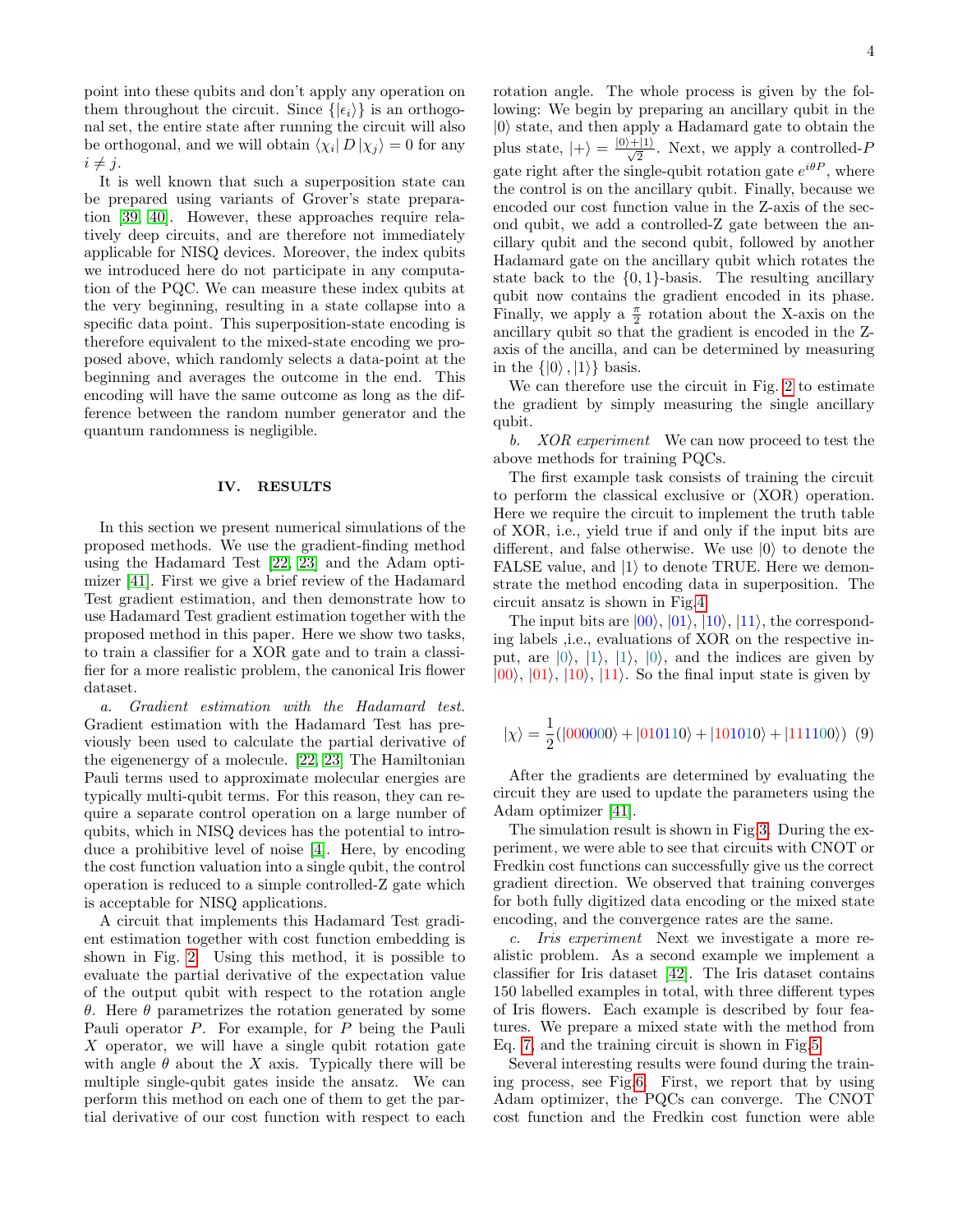to achieve similar training performance and convergence rates.

In order to investigate the robustness of the circuit, we applied the depolarization channel to the system. The channel is described as  $\Delta_{\lambda}(\rho) = \lambda \rho + (1 - \lambda)/2^{n} \mathbb{I}$  where  $n$  is the number of qubits. We observe that the algorithm still converges to a region close to the optimal point when  $\lambda = 0.999$  is applied. By recording the value of parameters and the value of cost functions, we can choose a threshold for the error to be used as a stopping criterion for training. When  $\lambda = 0.99$ , the cost function no longer converges.

We can see for the circuit in Fig[.5](#page-8-0) that we can tolerate depolarization noise when  $\lambda = 0.999$ , which is quite close to gate fidelities of state-of-art NISQ devices [\[43,](#page-5-30) [44\]](#page-6-1). This method could also be combined with error mitigation [\[45\]](#page-6-2), which can suppress some errors and make this algorithm even more robust to the noise on a NISQ machine.

## V. CONCLUSION

We now summarize the advantages of our proposed method. Firstly, the encoding of the value of the cost function into a measurement expectation value enables the ability to do further quantum information processing. For example, the direct usage of advanced optimization methods such as the Hadamard Test, shift-rule, and rotosolve. Since the cost function value is encoded in the state of a single qubit, the implementation of a full optimization algorithm making use of this method can be straightforward.

Secondly, the proposed data encoding method allows for efficiently estimating expectation values across the training dataset. It is classically inefficient to calculate

the cost function for each example and then average them across the entire data set. Instead, the proposed method indicates that the expectation value can be obtained via random sampling from the training dataset.

We show that simply encoding the dataset into a superposition state will not give us the average of the cost function values. To fix this issue, we introduced the index qubit. However, we showed that index qubit would make it equivalent to doing a mixed state preparation and that such superposition state preparation has no speedup compare to mixed state preparation.

In conclusion, we have proposed a method to encode cost functions into quantum circuits and a corresponding method for preparing the input data. This method therefore enables quantum information processing on the cost function value. The averaged cost value can be calculated across the entire dataset with both mixed state data preparation and superposition data preparation. We demonstrated gradient evaluation of the cost function with the Hadamard Test and investigated its performance under a depolarization noise channel.

# ACKNOWLEDGEMENTS

E.G. is supported by the UK Engineering and Physical Sciences Research Council (EPSRC) [EP/P510270/1]. L.W. acknowledges the support through the Google PhD Fellowship in Quantum Computing. B.V. acknowledges support from an EU Marie Skodowska-Curie fellowship. P.L. acknowledges support from the EPSRC [EP/M013243/1] and Oxford Quantum Circuits Limited. We thank M. Benedetti, X. Yuan, P. Spring and T. Tsunoda and for insightful discussions. We acknowledge the use of the University of Oxford Advanced Research Computing facility.

- <span id="page-4-0"></span>[1] Yann LeCun, Yoshua Bengio, and Geoffrey Hinton, "Deep learning," Nature 521[, 436–444 \(2015\).](http://dx.doi.org/10.1038/nature14539)
- [2] Yanming Guo, Yu Liu, Theodoros Georgiou, and Michael S. Lew, "A review of semantic segmentation using deep neural networks," [International Journal of Mul](http://dx.doi.org/ 10.1007/s13735-017-0141-z)[timedia Information Retrieval](http://dx.doi.org/ 10.1007/s13735-017-0141-z) 7, 87–93 (2018).
- <span id="page-4-1"></span>[3] Chung Cheng Chiu, Tara N. Sainath, Yonghui Wu, Rohit Prabhavalkar, Patrick Nguyen, Zhifeng Chen, Anjuli Kannan, Ron J. Weiss, Kanishka Rao, Ekaterina Gonina, Navdeep Jaitly, Bo Li, Jan Chorowski, and Michiel Bacchiani, "State-of-the-Art Speech Recognition with Sequence-to-Sequence Models," in *ICASSP*, *IEEE* [International Conference on Acoustics, Speech and Signal](http://dx.doi.org/ 10.1109/ICASSP.2018.8462105) [Processing - Proceedings](http://dx.doi.org/ 10.1109/ICASSP.2018.8462105), Vol. 2018-April (IEEE, 2018) pp. 4774–4778.
- <span id="page-4-2"></span>[4] Michael A. Nielsen and Isaac L. Chuang, Quantum computation and quantum information (Cambridge University Press, 2000) p. 676.
- <span id="page-4-3"></span>[5] Nathan Wiebe, Ashish Kapoor, and Krysta Svore, "Quantum Algorithms for Nearest-Neighbor Methods for

Supervised and Unsupervised Learning," [Quantum Infor](http://arxiv.org/abs/1401.2142)[mation & Computation](http://arxiv.org/abs/1401.2142) 15(3&4), 0318–0358 (2014).

- [6] Patrick Rebentrost, Masoud Mohseni, and Seth Lloyd, "Quantum Support Vector Machine for Big Data Classification," [Physical Review Letters](http://dx.doi.org/ 10.1103/PhysRevLett.113.130503) 113, 130503 (2014).
- [7] Yuxuan Du, Tongliang Liu, and Dacheng Tao, "Bayesian Quantum Circuit," [\(2018\).](http://arxiv.org/abs/1805.11089)
- [8] Carlo Ciliberto, Mark Herbster, Alessandro Davide Ialongo, Massimiliano Pontil, Andrea Rocchetto, Simone Severini, and Leonard Wossnig, "Quantum machine learning: a classical perspective," [Proceedings of the](http://dx.doi.org/ 10.1098/rspa.2017.0551) [Royal Society of London A: Mathematical, Physical and](http://dx.doi.org/ 10.1098/rspa.2017.0551) [Engineering sciences](http://dx.doi.org/ 10.1098/rspa.2017.0551) 474, 20170551 (2017).
- [9] Jacob Biamonte, Peter Wittek, Nicola Pancotti, Patrick Rebentrost, Nathan Wiebe, and Seth Lloyd, "Quantum machine learning," Nature 549[, 195–202 \(2017\).](http://dx.doi.org/10.1038/nature23474)
- <span id="page-4-4"></span>[10] Alejandro Perdomo-Ortiz, Marcello Benedetti, John Realpe-G´omez, and Rupak Biswas, "Opportunities and challenges for quantum-assisted machine learning in near-term quantum computers," [Quantum Science and](http://dx.doi.org/ 10.1088/2058-9565/aab859)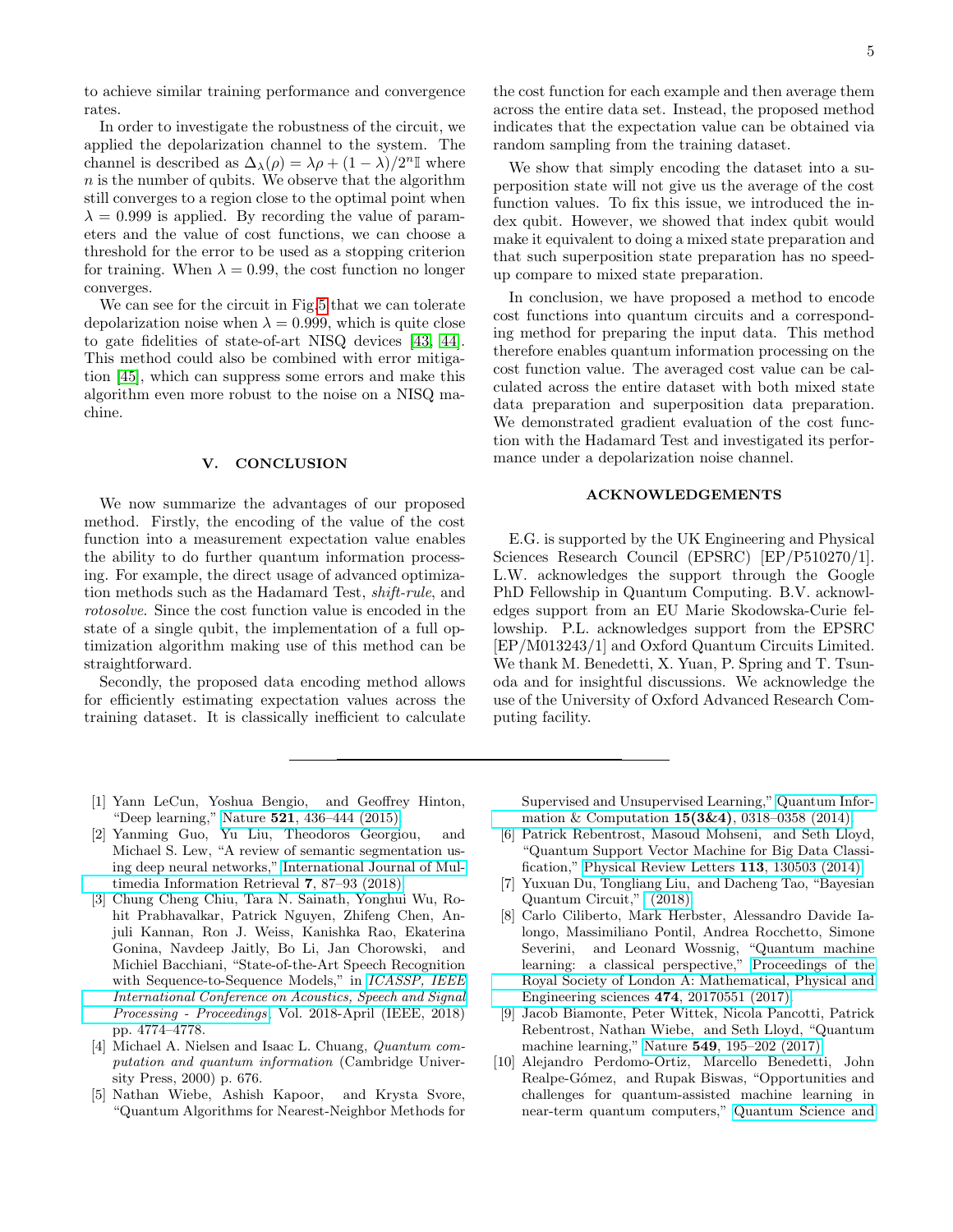Technology 3[, 030502 \(2018\).](http://dx.doi.org/ 10.1088/2058-9565/aab859)

- <span id="page-5-0"></span>[11] Aram W. Harrow, Avinatan Hassidim, and Seth Lloyd, "Quantum Algorithm for Linear Systems of Equations," [Physical Review Letters](http://dx.doi.org/ 10.1103/PhysRevLett.103.150502) 103, 150502 (2009).
- <span id="page-5-1"></span>[12] Leonard Wossnig, Zhikuan Zhao, and Anupam Prakash, "Quantum Linear System Algorithm for Dense Matrices," [Physical Review Letters](http://dx.doi.org/ 10.1103/PhysRevLett.120.050502) 120, 050502 (2018).
- <span id="page-5-2"></span>[13] Edward Grant, Marcello Benedetti, Shuxiang Cao, Andrew Hallam, Joshua Lockhart, Vid Stojevic, Andrew G. Green, and Simone Severini, "Hierarchical quantum classifiers," [npj Quantum Information](http://dx.doi.org/10.1038/s41534-018-0116-9) 4, 65 (2018).
- [14] Edward Farhi and Hartmut Neven, "Classification with Quantum Neural Networks on Near Term Processors," [\(2018\).](http://arxiv.org/abs/1802.06002)
- <span id="page-5-11"></span>[15] Kosuke Mitarai, Makoto Negoro, Masahiro Kitagawa, and Keisuke Fujii, "Quantum Circuit Learning," [Phys](http://dx.doi.org/10.1103/PhysRevA.98.032309)ical Review A 98[, 032309 \(2018\).](http://dx.doi.org/10.1103/PhysRevA.98.032309)
- <span id="page-5-3"></span>[16] Marcello Benedetti, Delfina Garcia-Pintos, Oscar Perdomo, Vicente Leyton-Ortega, Yunseong Nam, and Alejandro Perdomo-Ortiz, "A generative modeling approach for benchmarking and training shallow quantum circuits," [npj Quantum Information](http://dx.doi.org/10.1038/s41534-019-0157-8) 5, 45 (2019).
- <span id="page-5-4"></span>[17] William Huggins, Piyush Patel, K. Birgitta Whaley, E. Miles Stoudenmire, Piyush Patil, Bradley Mitchell, K. Birgitta Whaley, and E. Miles Stoudenmire, "Towards Quantum Machine Learning with Tensor Networks," [Quantum Science and Technology](http://dx.doi.org/10.1088/2058-9565/aaea94) 4, 024001 [\(2018\).](http://dx.doi.org/10.1088/2058-9565/aaea94)
- <span id="page-5-5"></span>[18] Ding Liu, Shi-Ju Ran, Peter Wittek, Cheng Peng, Raul Blzquez García, Gang Su, and Maciej Lewenstein, "Machine learning by unitary tensor network of hierarchical tree structure," [New Journal of Physics](http://dx.doi.org/10.1088/1367-2630/ab31ef) 21, 073059  $(2019)$ .
- <span id="page-5-6"></span>[19] Yuxuan Du, Min-Hsiu Hsieh, Tongliang Liu, and Dacheng Tao, "The Expressive Power of Parameterized Quantum Circuits," [\(2018\).](http://arxiv.org/abs/1810.11922)
- <span id="page-5-7"></span>[20] Vojtch Havlíček, Antonio D. Córcoles, Kristan Temme, Aram W. Harrow, Abhinav Kandala, Jerry M. Chow, and Jay M. Gambetta, "Supervised learning with quantum-enhanced feature spaces," Nature 567[, 209–212](http://dx.doi.org/10.1038/s41586-019-0980-2) [\(2019\).](http://dx.doi.org/10.1038/s41586-019-0980-2)
- <span id="page-5-8"></span>[21] Aram Harrow and John Napp, [Low-depth gradient mea](https://arxiv.org/pdf/1901.05374.pdf)[surements can improve convergence in variational hybrid](https://arxiv.org/pdf/1901.05374.pdf) [quantum-classical algorithms](https://arxiv.org/pdf/1901.05374.pdf), Tech. Rep. (2019).
- <span id="page-5-9"></span>[22] Pierre-Luc Dallaire-Demers, Jonathan Romero, Libor Veis, Sukin Sim, and Aln Aspuru-Guzik, "Low-depth circuit ansatz for preparing correlated fermionic states on a quantum computer," [Quantum Science and Tech](http://dx.doi.org/10.1088/2058-9565/ab3951)nology 4[, 045005 \(2019\).](http://dx.doi.org/10.1088/2058-9565/ab3951)
- <span id="page-5-10"></span>[23] Jonathan Romero, Ryan Babbush, Jarrod R. McClean, Cornelius Hempel, Peter J. Love, and Aln Aspuru-Guzik, "Strategies for quantum computing molecular energies using the unitary coupled cluster ansatz," [Quantum Sci](http://dx.doi.org/10.1088/2058-9565/aad3e4)[ence and Technology](http://dx.doi.org/10.1088/2058-9565/aad3e4) 4, 014008 (2018).
- <span id="page-5-12"></span>[24] Maria Schuld, Ville Bergholm, Christian Gogolin, Josh Izaac, and Nathan Killoran, "Evaluating analytic gradients on quantum hardware," [Physical Review A](http://dx.doi.org/ 10.1103/PhysRevA.99.032331) 99, [032331 \(2019\).](http://dx.doi.org/ 10.1103/PhysRevA.99.032331)
- <span id="page-5-13"></span>[25] Mateusz Ostaszewski, Edward Grant, and Marcello Benedetti, "Quantum circuit structure learning," [\(2019\).](https://arxiv.org/pdf/1905.09692.pdf http://arxiv.org/abs/1905.09692)
- <span id="page-5-14"></span>[26] Ken M. Nakanishi, Keisuke Fujii, and Synge Todo, "Sequential minimal optimization for quantum-classical hybrid algorithms," [\(2019\).](http://arxiv.org/abs/1903.12166)
- <span id="page-5-15"></span>[27] Atlm Gnes Baydin, Barak A. Pearlmutter, Alexey Andreyevich Radul, and Jeffrey Mark Siskind, "Automatic differentiation in machine learning: a survey," [The Jour](https://dl.acm.org/citation.cfm?id=3122009.3242010)[nal of Machine Learning Research](https://dl.acm.org/citation.cfm?id=3122009.3242010) 18, 5595–5637 (2017).
- <span id="page-5-16"></span>[28] Suppose our cost function is given by  $f(x)$  and the measurement expectation value is given by  $g(x)$ , the derivative is then given by  $f(g(x))' = f'(g(x))g'(x)$ . To calculate this derivative, both the intermediate gradient  $g(x)$ ' and the expectation value  $q(x)$  need to be evaluated.
- <span id="page-5-17"></span>[29] Vittorio Giovannetti, Seth Lloyd, and Lorenzo Maccone, [Quantum-Enhanced Measurements: Beating the Stan](https://arxiv.org/pdf/quant-ph/0412078.pdf)[dard Quantum Limit](https://arxiv.org/pdf/quant-ph/0412078.pdf), Tech. Rep.  $(2004)$ .
- <span id="page-5-18"></span>[30] Daochen Wang, Oscar Higgott, and Stephen Brierley, "Accelerated variational quantum eigensolver," [Physical Review Letters](http://dx.doi.org/10.1103/PhysRevLett.122.140504) 122 (2019), 10.1103/Phys-[RevLett.122.140504.](http://dx.doi.org/10.1103/PhysRevLett.122.140504)
- <span id="page-5-19"></span>[31] Farrokh Vatan and Colin Williams, "Optimal quantum circuits for general two-qubit gates," [Physical Review A](http://dx.doi.org/ 10.1103/PhysRevA.69.032315) 69[, 032315 \(2004\).](http://dx.doi.org/ 10.1103/PhysRevA.69.032315)
- <span id="page-5-20"></span>[32] David P. DiVincenzo, "Two-bit gates are universal for quantum computation," [Physical Review A](http://dx.doi.org/ 10.1103/PhysRevA.51.1015) 51, 1015– [1022 \(1995\).](http://dx.doi.org/ 10.1103/PhysRevA.51.1015)
- <span id="page-5-21"></span>[33] Kai-Bo Duan and S. Sathiya Keerthi, "Which Is the Best Multiclass SVM Method? An Empirical Study," (Springer, Berlin, Heidelberg, 2005) pp. 278–285.
- <span id="page-5-22"></span>[34] Harry Buhrman, Richard Cleve, John Watrous, and Ronald de Wolf, "Quantum Fingerprinting," [Physical](http://dx.doi.org/10.1103/PhysRevLett.87.167902) Review Letters 87[, 167902 \(2001\).](http://dx.doi.org/10.1103/PhysRevLett.87.167902)
- <span id="page-5-23"></span>[35] Raj B. Patel, Joseph Ho, Franck Ferreyrol, Timothy C. Ralph, and Geoff J. Pryde, "A quantum Fredkin gate," Science Advances 2[, e1501531 \(2016\).](http://dx.doi.org/10.1126/sciadv.1501531)
- [36] Takafumi Ono, Ryo Okamoto, Masato Tanida, Holger F. Hofmann, and Shigeki Takeuchi, "Implementation of a quantum controlled-SWAP gate with photonic circuits," [Scientific Reports](http://dx.doi.org/10.1038/srep45353) 7, 45353 (2017).
- <span id="page-5-24"></span>[37] Tong Liu, Bao-Qing Guo, Chang-Shui Yu, and Wei-Ning Zhang, "One-step implementation of a hybrid Fredkin gate with quantum memories and single superconducting qubit in circuit QED and its applications," [Optics](http://dx.doi.org/ 10.1364/OE.26.004498) Express 26[, 4498 \(2018\).](http://dx.doi.org/ 10.1364/OE.26.004498)
- <span id="page-5-25"></span>[38] E. Miles Stoudenmire and David J. Schwab, "Supervised Learning with Quantum-Inspired Tensor Networks," [Ad](http://arxiv.org/abs/1605.05775)[vances in Neural Information Processing Systems](http://arxiv.org/abs/1605.05775) 29, [4799 \(2016\).](http://arxiv.org/abs/1605.05775)
- <span id="page-5-26"></span>[39] Lov K. Grover, "Synthesis of Quantum Superpositions by Quantum Computation," [Physical Review Letters](http://dx.doi.org/ 10.1103/PhysRevLett.85.1334) 85, [1334–1337 \(2000\).](http://dx.doi.org/ 10.1103/PhysRevLett.85.1334)
- <span id="page-5-27"></span>[40] Yuval R. Sanders, Guang Hao Low, Artur Scherer, and Dominic W. Berry, "Black-Box Quantum State Preparation without Arithmetic," [Physical Review Letters](http://dx.doi.org/10.1103/PhysRevLett.122.020502) 122, [020502 \(2019\).](http://dx.doi.org/10.1103/PhysRevLett.122.020502)
- <span id="page-5-28"></span>[41] Diederik P. Kingma and Jimmy Ba, "Adam: A Method for Stochastic Optimization," [\(2014\).](http://arxiv.org/abs/1412.6980)
- <span id="page-5-29"></span>[42] R. A. FISHER, "the Use of Multiple Measurements in Taxonomic Problems," [Annals of Eugenics](http://dx.doi.org/ 10.1111/j.1469-1809.1936.tb02137.x) 7, 179–188 [\(1936\).](http://dx.doi.org/ 10.1111/j.1469-1809.1936.tb02137.x)
- <span id="page-5-30"></span>[43] P. V. Klimov, J. Kelly, Z. Chen, M. Neeley, A. Megrant, B. Burkett, R. Barends, K. Arya, B. Chiaro, Yu Chen, A. Dunsworth, A. Fowler, B. Foxen, C. Gidney, M. Giustina, R. Graff, T. Huang, E. Jeffrey, Erik Lucero, J. Y. Mutus, O. Naaman, C. Neill, C. Quintana, P. Roushan, Daniel Sank, A. Vainsencher, J. Wenner, T. C. White, S. Boixo, R. Babbush, V. N. Smelyanskiy, H. Neven, and John M. Martinis, "Fluctuations of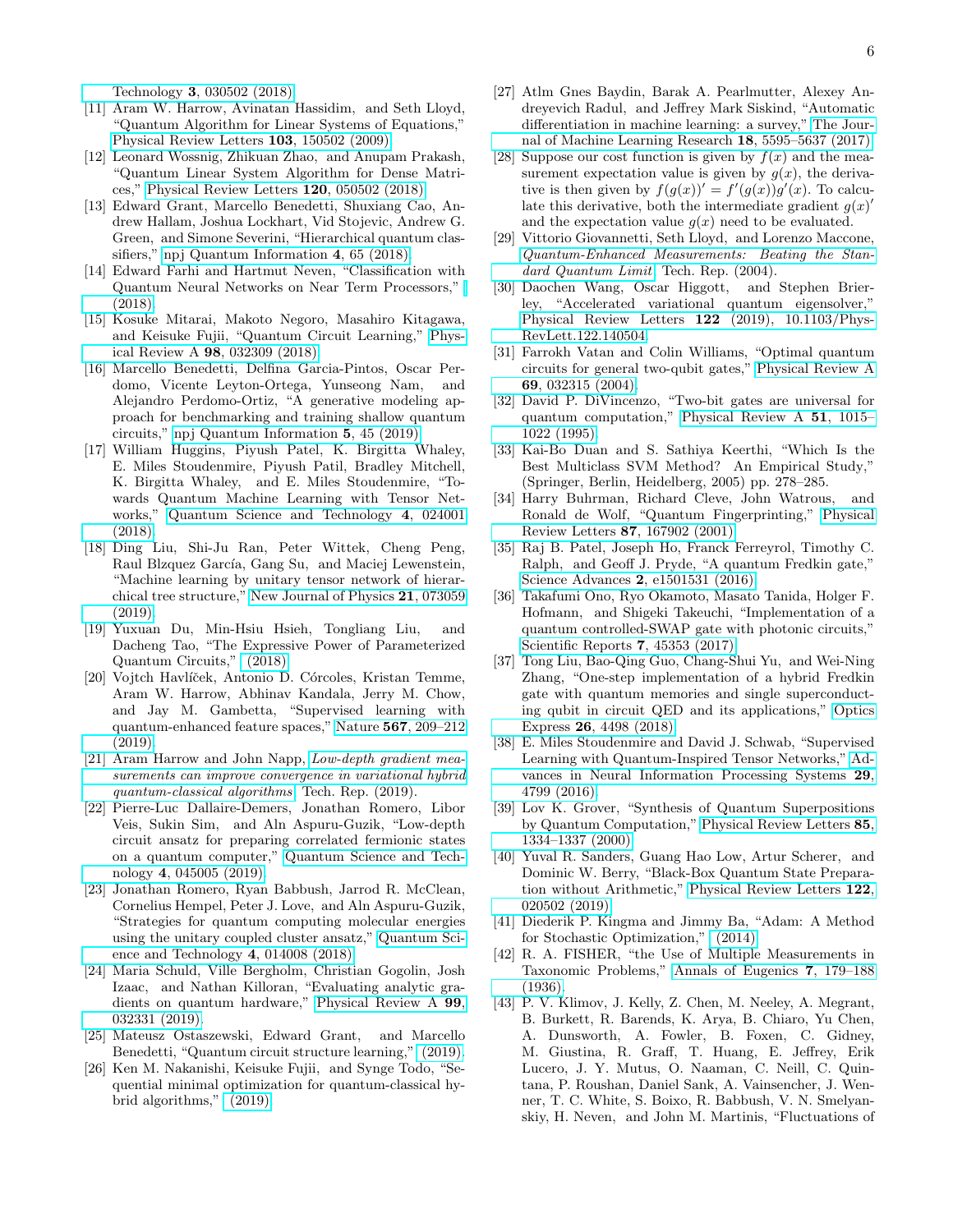Energy-Relaxation Times in Superconducting Qubits," [Physical Review Letters](http://dx.doi.org/10.1103/PhysRevLett.121.090502) 121 (2018), 10.1103/Phys-[RevLett.121.090502.](http://dx.doi.org/10.1103/PhysRevLett.121.090502)

<span id="page-6-1"></span>[44] Norbert M. Linke, Dmitri Maslov, Martin Roetteler, Shantanu Debnath, Caroline Figgatt, Kevin A. Landsman, Kenneth Wright, and Christopher Monroe, "Experimental comparison of two quantum computing architectures," [Proceedings of the National Academy of Sci](http://dx.doi.org/10.1073/PNAS.1618020114)ences 114[, 3305–3310 \(2017\).](http://dx.doi.org/10.1073/PNAS.1618020114)

<span id="page-6-2"></span>[45] Suguru Endo, Simon C. Benjamin, and Ying Li, "Practical Quantum Error Mitigation for Near-Future Applications," [Physical Review X](http://dx.doi.org/ 10.1103/PhysRevX.8.031027) 8, 031027 (2018).

# <span id="page-6-0"></span>Appendix A: CNOT Cost function derivation

Suppose the expectation value of the measurement  $\langle M \rangle = \alpha$ , the state of the output qubit is given by

$$
\rho_0 = \begin{pmatrix} 1 - \alpha & -\epsilon^* \\ \epsilon & \alpha \end{pmatrix} \tag{A1}
$$

For each data point, the label qubit can be in state either  $|0\rangle$  or  $|1\rangle$ , which we introduce  $\beta = 0$  when state  $|0\rangle$  and  $\beta = 1$  when state  $|1\rangle$ . The state of the label qubit is given by

$$
\rho_{\phi} = \begin{pmatrix} 1 - \beta & 0 \\ 0 & \beta \end{pmatrix} \tag{A2}
$$

And the state of the system of labeling qubit and output would be

$$
\rho_1 = \rho_0 \otimes \rho_\phi = \begin{pmatrix} (1 - \alpha)(1 - \beta) & 0 & -(1 - \beta)\epsilon^* & 0 \\ 0 & (1 - \alpha)\beta & 0 & -\beta\epsilon^* \\ (1 - \beta)\epsilon & 0 & \alpha(1 - \beta) & 0 \\ 0 & \beta\epsilon & 0 & \alpha\beta \end{pmatrix}
$$
(A3)

After apply the CNOT gate, the state would be

$$
\rho_2 = U_{CNOT}^{\dagger} \rho_1 U_{CNOT} = \begin{pmatrix} (1 - \alpha)(1 - \beta) & 0 & -(1 - \beta)\epsilon^* & 0\\ 0 & \alpha\beta & 0 & \beta\epsilon\\ (1 - \beta)\epsilon & 0 & \alpha(1 - \beta) & 0\\ 0 & -\beta\epsilon^* & 0 & (1 - \alpha)\beta \end{pmatrix}
$$
(A4)

Trace away the labeling qubit, the state of the output qubit would be

$$
\rho_{output} = Tr_{\phi}(\rho_2) = \begin{pmatrix} (1 - \alpha)(1 - \beta) + \alpha\beta & -(1 - \beta)\epsilon^* + \beta\epsilon \\ (1 - \beta)\epsilon - \beta\epsilon^* & \alpha(1 - \beta) + (1 - \alpha)\beta \end{pmatrix}
$$
(A5)

The expectation value of the output qubit would be

$$
E_{cost(\psi)} = P_{|1\rangle}
$$
  
=  $\alpha(1 - \beta) + (1 - \alpha)\beta$   
=  $\alpha + \beta - 2\alpha\beta$   
=  $(1 - 2\beta)\alpha + \beta$  (A6)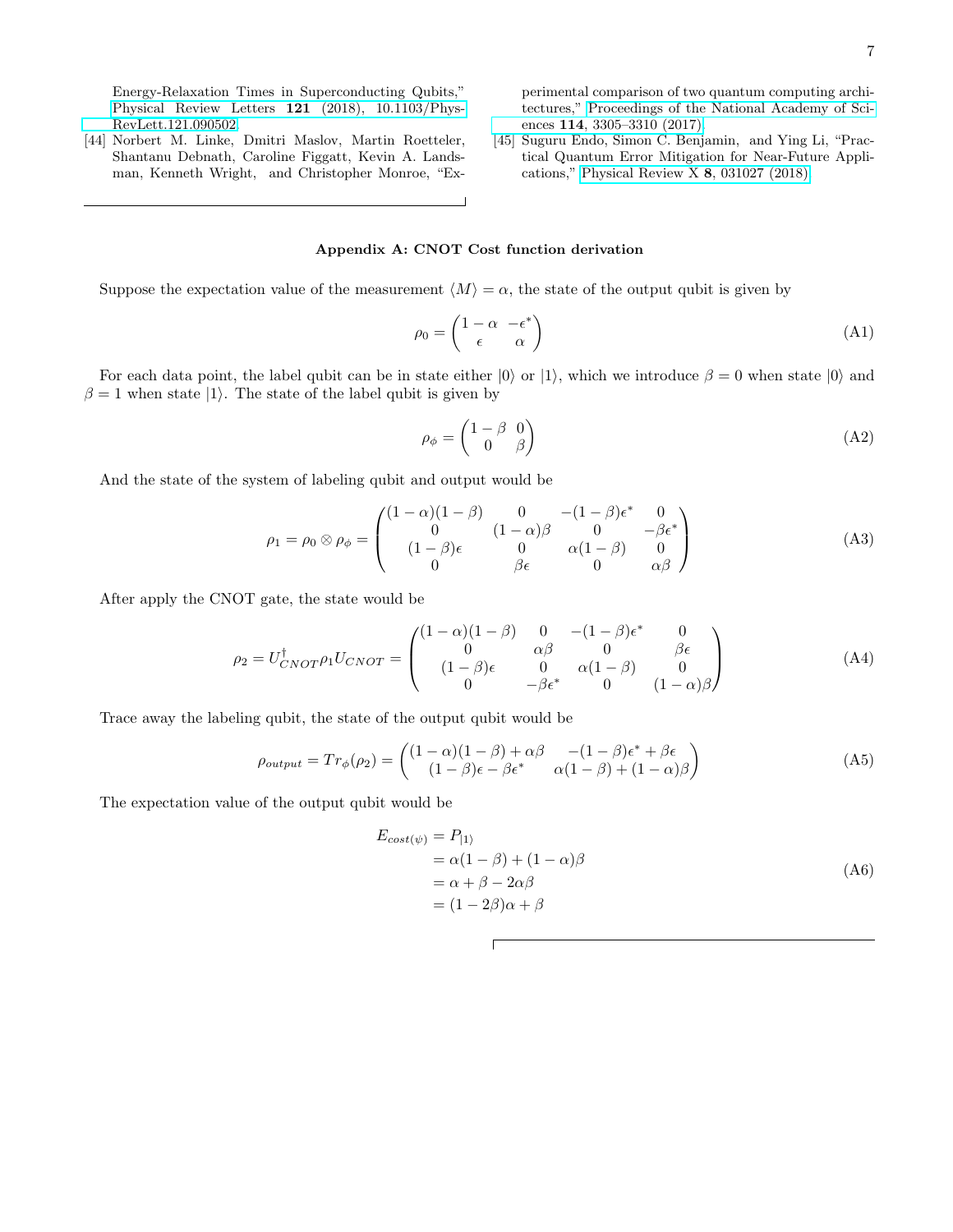

<span id="page-7-0"></span>FIG. 2. Circuit with a CNOT cost function and single circuit gradient evaluation. The input data is encoded into data register  $\psi$  represented as the first two lines, the expected output (label) is encoded in the label register  $|\phi\rangle$ . When we optimize the parameter  $\theta_j$  we decompose the ansatz U into  $U = V(e^{i\theta_j P_j} \otimes \mathbb{I}_k^{(n-1)})W$  where  $\mathbb{I}_k^{(n-1)}$  is the identity operation on all the other qubits except the k-th qubit (to which we applied the single qubit rotation), and  $e^{i\theta_j P}$  is the single qubit rotation gate parametrized by  $\theta_j$  where P is a Pauli operator. We first insert a controlled-P gate right after the single qubit rotation, then add a controlled-Z gate to after the output of the cost function. Both these gates are controlled by an ancillary qubit prepared in state  $\frac{1}{\sqrt{2}}(|0\rangle + |1\rangle)$ . In the end we rotate the ancillary qubit back to  $|0\rangle |1\rangle$  basis, then do a half  $\pi$  rotation on X axes. The partial derivative of the cost function with respect to  $\theta_j$  is stored in the ancillary qubit.



<span id="page-7-2"></span>FIG. 3. Numerical simulation result for circuit showed in figure [4.](#page-7-1) Here we tested the cost function value and the mean square error for the same training dataset prepared as equation [9.](#page-3-0) During the training process, the circuits for evaluating partial derivative of each the parameters  $\theta_i$  are generated. For each iteration, all these circuits are evaluated and gives the derivative of each parameters, which is the gradient of the cost function. Then the gradient value is passed to the Adam optimizer. Here the learning rate of the optimizer is  $10^{-3}$ . At the end of each iteration, the parameters are updated by the Adam optimizer. The result here shows both CNOT and Fredkin cost function can be used for training, and they give similar convergence speed.



<span id="page-7-1"></span>FIG. 4. Evaluation of the partial derivative of theta for training the XOR circuit with CNOT cost function. This circuit is used to find the partial derivative of the CNOT cost function with respect to the rotation angle  $\theta$ . Here we choose an ansatz with arbitrary single qubit rotation applied on each input qubit first, then use a CNOT gate to exchange the information between two qubits, and again apply an arbitrary single qubit rotation on the output qubit. We use three parametrized single qubit rotations,  $Rx$ ,  $Rz$ ,  $Rx$ , to construct an arbitrary single qubit rotation. The input state is encoded with equation [9.](#page-3-0) The index qubit is initialized as  $|00\rangle$  and the first two CNOTs acting on index is used to copy the data qubits into the index qubits, we can achieve the copy because we know the data qubits are all in  $|0\rangle|1\rangle$  basis.